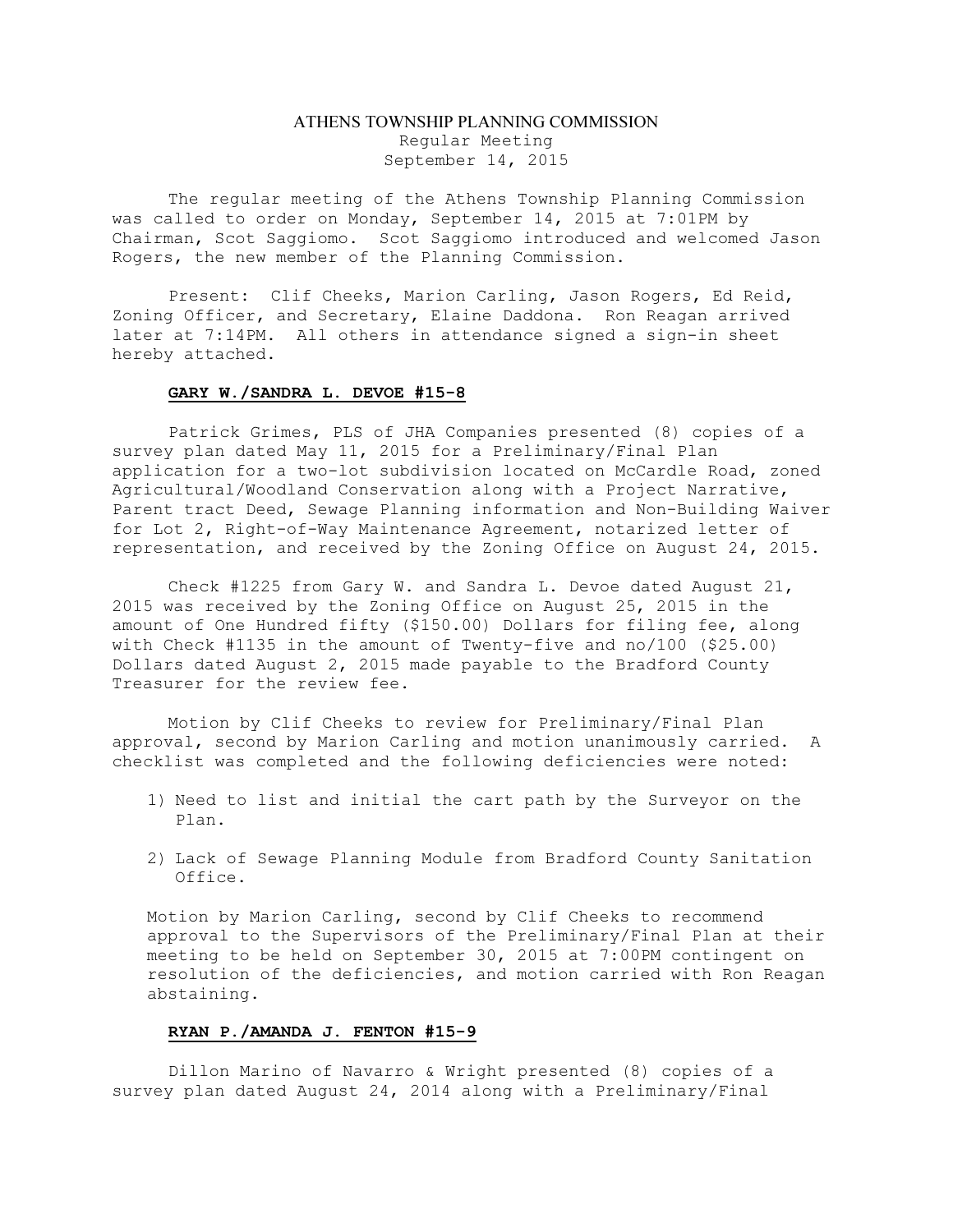Subdivision Plan application for a one-lot subdivision, Lot#2 to become part and parcel to Lot#1 of Craig A. Wilkinson located at 271 Wilkinson Lane, zoned Woodland Conservation. Also received was a Location Map, Project Narrative, copy of the Deed and received by the Zoning Office on August 24, 2015.

Check #1546 of Ryan Fenton dated August 21, 2105 in the amount of One Hundred twenty-five and no/100 (\$125.00) Dollars for filing fee was received by the Zoning Office on August 25, 2015 along with Check #1547 in the amount of Twenty-five (\$25.00) Dollars made payable to the Bradford County Treasurer for the review fee.

Project Narrative states that Mr. Wilkinson currently owns an existing 20.285 acre lot with a house, outbuildings, well and septic system. Mr. Wilkinson is proposing to subdivide 10.01 acres off of the existing tract to create Lot#2 which is to become part and parcel to Lot#1 owned by Ryan and Amanda Fenton. Lot#1 is 3.156 acres with an existing residential home, well and septic disposal area serviced by an existing driveway. Lot#2 is to be 10.01 wooded acres and will become part and parcel to Lot#1. Lot#3 is the remaining lands of Craig A. Wilkinson with an existing residential home, well and septic disposal area served by an existing driveway with outbuildings. The balance of the remaining lot will be 10.275 acres. The Fentons have a 50 foot right-of-way existing and in use.

Motion by Ron Reagan to review the Plan for Preliminary/Final plan approval, second by Clif Cheeks and motion unanimously carried. A checklist was completed and the following deficiency was noted:

1. Need a letter from the surveyor that the pins were set and the date they were set for the file.

Motion by Clif Cheeks to recommend Preliminary/Final Plan approval to the Supervisors at their meeting to be held on September 30, 2015 at 7:00PM contingent on resolution of the deficiency, second by Marion Carling, and motion unanimously carried.

### CONDITIONAL USE REVIEW FOR TREHAB/GATEWAY COMMONS

Letter dated July 29, 2015 and received from the Athens Township Supervisors requested a planning review of the above Conditional Use Hearing application for a land development located off Gateway Industrial Park Road for a proposed 40-unit townhouse development on their 32.24 acre parcel.

Dave Young, P.E. of JHA Companies presented an overview of the proposed land development prior to the review of the Planning Commission. He explained that a 15-acre parcel is being subdivided from the parent parcel to be developed and that the rest of the parcel